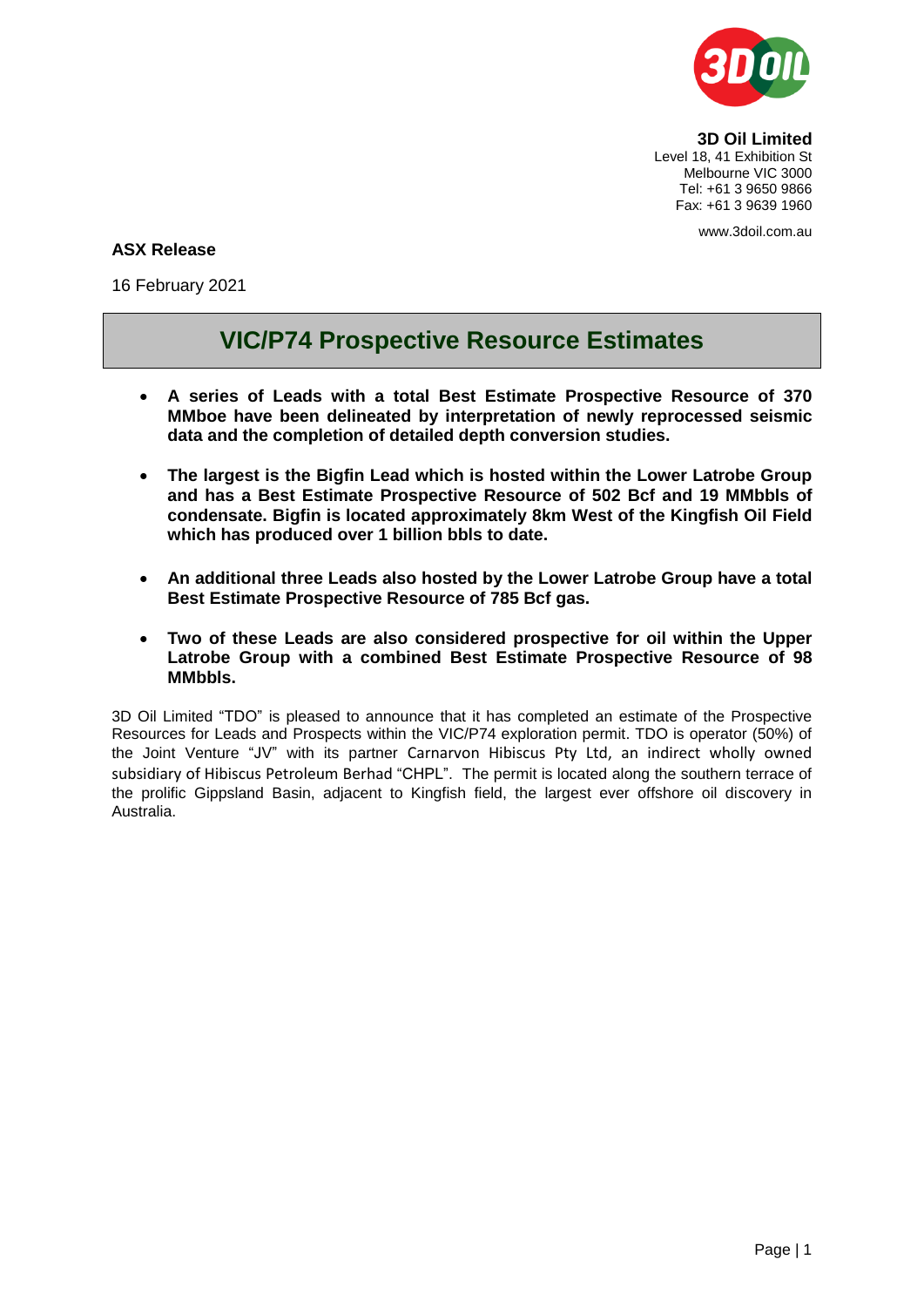

Figure 1 *Location Map of the VIC/P74 permit showing leads with prospective resources.*

VIC/P74 covers an area of 1,006  $km^2$  in water depths generally no greater than 80m. Most of the permit is covered by  $~1000$  km<sup>2</sup> of 3D seismic data which was recently reprocessed by seismic company CGG. The permit contains numerous oil and gas shows and the Omeo gas-condensate discovery.

Since licensing of the seismic reprocessing from CGG, TDO has finalised seismic interpretation and depth conversion studies. Results have revealed the presence of at least four Leads considered prospective for gas-condensate within the Golden Beach of the lower Latrobe Group. Two of these Leads are considered to host additional oil potential within reservoirs of the upper Latrobe group.

## **Bigfin Lead**

The largest of the identified Leads is Bigfin, a faulted anticline located in the north-east corner of the permit (Figure 1 and Figure 2), adjacent to the world class Kingfish Oil field. It has a potential areal closure of 29km<sup>2</sup> and a vertical relief of up to 230m. The structure is located in shallow water (~80m), drilling depths of ~2950m and is located proximal to established production infrastructure at nearby Bream field. Bigfin has a Best Estimate gas volume of 534 Bcf (502 Bcf in permit).

The structure was tested in 1969 by Gurnard-1 which recovered oil from formation water in the F.*longus* reservoir of the Upper Latrobe group. The well did not intersect the underlying Golden Beach section, which TDO estimates could hold up to 783 Bcf and 38.6 MMbbls in the high estimate. These resources are likely to be hosted by coastal plain sands and are interpreted to be sealed by Campanian volcanics which are proven to form a competent seal at analogous producing fields, including; Kipper and Manta. Volcanics have been intersected at the top Golden Beach in local wells that tested the formation, including the Omeo wells, Speke 1, and Melville 1. The structure relies on cross-fault seal with the F.*longus* lower coastal plain, consisting of interbedded shales, siltstones and coals.

In conjunction with the Joint Ventures' other Leads and Prospects in the Gippsland Basin, as well as those in the Otway Basin, Bigfin forms an important component of 3D Oil's south-east Australian gas strategy which continues to accumulate high potential gas targets capable of providing resources to Australia's domestic market. Natural gas forms an important component of Australia's energy mix due to its role in both a low carbon future and the federal government's 'gas-fired' recovery from the coronavirus pandemic.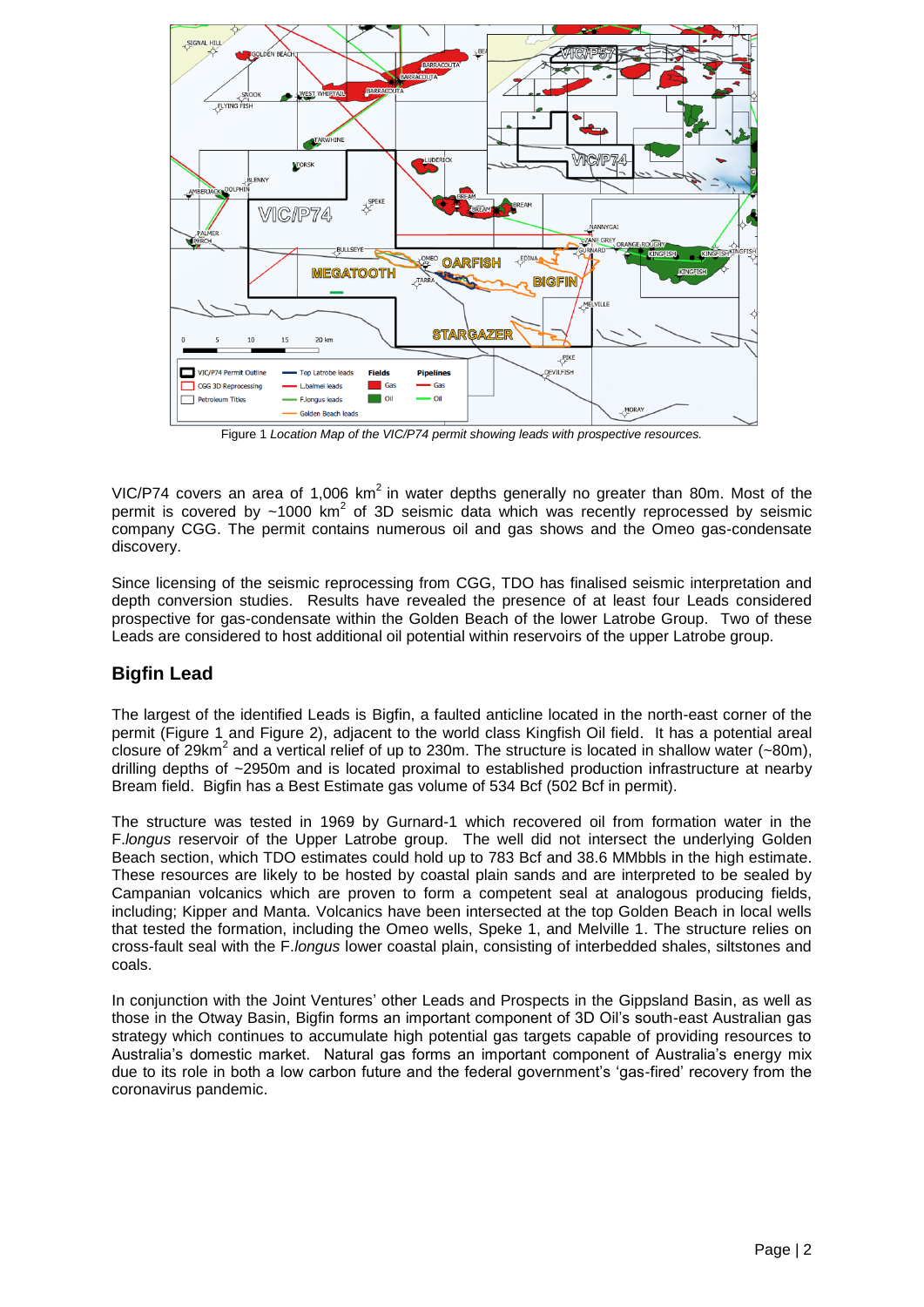

*Figure 2 Comparison between Legacy and CGG Reprocessed Seismic data at Bigfin Lead*

A series of three other leads also hosted by the Golden Beach including Stargazer, Oarfish and Megatooth have an arithmetic Total Best Estimate Prospective Resource of 785 Bcf and 27 MMbbls condensate.

Two of these leads, Oarfish and Megatooth also contain oil potential within high quality sands of the Upper Latrobe Group. Megatooth is a fault dependent closure with well-developed sands at the top *F.longus* interval, while Oarfish is a three-way fault dependent closure at Top Latrobe, L*.balmei*, and F.*longus* reservoirs. Together these have a total Best Estimate prospective resource of 98 MMbbls.

| Table 1: VIC/P74 Prospective Resources Estimate (Bcf) Recoverable Gas |
|-----------------------------------------------------------------------|
| (Nett to TDO in brackets)                                             |

| <b>Lead/Prospect</b>            | <b>Status</b> | Low       | <b>Best</b> | High        |
|---------------------------------|---------------|-----------|-------------|-------------|
| <b>Bigfin</b>                   | Lead          | 296 (148) | 502 (251)   | 783 (392)   |
| <b>Stargazer</b>                | Lead          | 192 (96)  | 344 (172)   | 564 (282)   |
| Oarfish                         | Lead          | 132 (66)  | 237 (119)   | 400 (200)   |
| <b>Megatooth</b>                | Lead          | 114 (57)  | 204 (102)   | 345 (173)   |
| <b>VIC/P74 Arithmetic Total</b> |               | 734 (367) | 1287 (644)  | 2092 (1047) |

## *Table 2: VIC/P74 Prospective Resources Estimate (MMbbls) Recoverable Condensate (Nett to TDO in brackets)*

| <b>Lead/Prospect</b>            | <b>Status</b> | Low       | <b>Best</b> | High     |
|---------------------------------|---------------|-----------|-------------|----------|
| <b>Bigfin</b>                   | Lead          | 2(1)      | 19 (10)     | 39(20)   |
| <b>Stargazer</b>                | Lead          | 3(1.5)    | 12(6)       | 37(19)   |
| <b>Oarfish</b>                  | Lead          | 2(1)      | 8(4)        | 26(13)   |
| <b>Megatooth</b>                | Lead          | 1.7(0.85) | 7(3.5)      | 22(11)   |
| <b>VIC/P74 Arithmetic Total</b> |               | 9(4)      | 46 (24)     | 124 (63) |